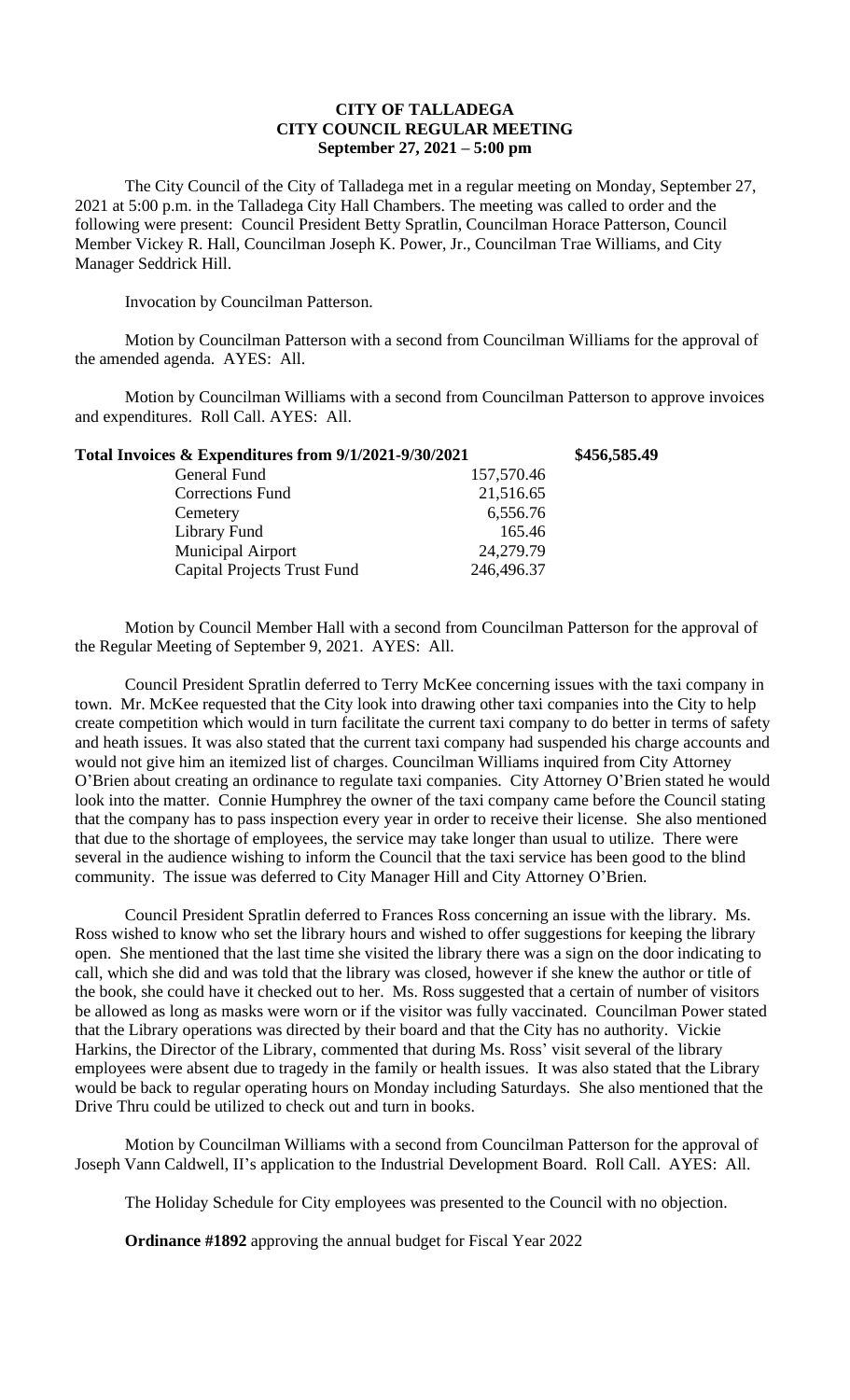Motion by Councilman Power with a second from Councilman Williams for the Reading of the Heading Only of Ordinance #1892. Roll Call. AYES: All.

## AN ORDINANCE APPROVING THE OFFICIAL ANNUAL BUDGET FOR THE CITY OF TALLADEGA, ALABAMA, FOR THE FISCAL YEAR BEGINNING 1 OCTOBER 2021 AND ENDING 30 SEPTEMBER 2022

Motion by Councilman Williams with a second from Councilman Patterson for the Waiver of the first reading and Immediate Consideration of Ordinance #1892. Roll Call. AYES: All.

Motion by Councilman Patterson with a second from Councilman Williams for the Adoption of Ordinance #1892. Roll Call. AYES: All.

**Resolution #5310** adopting report and affixing cost of demolition to 101 Silverwood Drive

Motion by Council Member Hall with a second from Councilman Williams for the approval of Resolution #5310. Roll Call. AYES: All.

**Resolution #5311** adopting report and affixing cost of demolition to 722 Pulliam St.

Motion by Councilman Williams with a second from Councilman Power for the approval of Resolution #5311. Roll Call. AYES: All.

**Resolution #5312** approving architectural services for East Street Pocket Park with HNP at a cost of \$30,000.00

Motion by Councilman Patterson with a second from Councilman Williams for the approval of Resolution #5312. Roll Call. AYES: All.

**Resolution #5313** approving application for state matching funds for an airport improvement project for the Talladega Municipal Airport during FY22

Motion by Councilman Patterson with a second from Councilman Power for the approval of Resolution #5313. Roll Call. AYES: All.

Motion by Councilman Williams with a second by Council Member Hall to approve invoices and expenditures for the Water Department. Roll Call. AYES: All.

| Water Department Expenditures for 9/1/2021 to 9/30/2021 |           | \$91,682.72 |
|---------------------------------------------------------|-----------|-------------|
| Water/Sewer Fund                                        | 91,682.72 |             |

Residents of Cleves Lane came before the Council concerning an issue with the trains blocking their entrance and exit to their community. Public Works Director Phillips commented that Cleves Lane was not in the City limits. Council President Spratlin suggested that they meet with the City Manager concerning the matter. City Attorney O'Brien commented that the railroad company is federally regulated and there is not much that can be done other than go to the elected representative to see if the law could be changed.

Council President Spratlin deferred to Wilby Wallace concerning an issue with cars being parked in the alley way and his property. He implored the Council for assistance in the matter. Councilman Patterson requested City Manager Hill get with Mr. Wallace concerning the issue.

City Manager Hill commented that the City is seeing improvement in places such as Talladega Downs and City Court II after mentioning that persistent problems and issues may affect their business license. It was mentioned that the City would also be bringing in an Apartment Inspector to make sure apartments were up to code. It was also mentioned that Public Works and Community Appearance has done a great job working together in cleaning curbs and ditches. He also stated that in October the Water Department would be putting dumpsters out at Wehadkee Mill for resident to utilize. Also stated was that several employees have been working on weekends cleaning up dump sites around the City. He also mentioned that soon the City would be able to contract with a camera company to survey not only for crimes but illegal dumping. City Manager Hill also informed the Council that thrift stores were